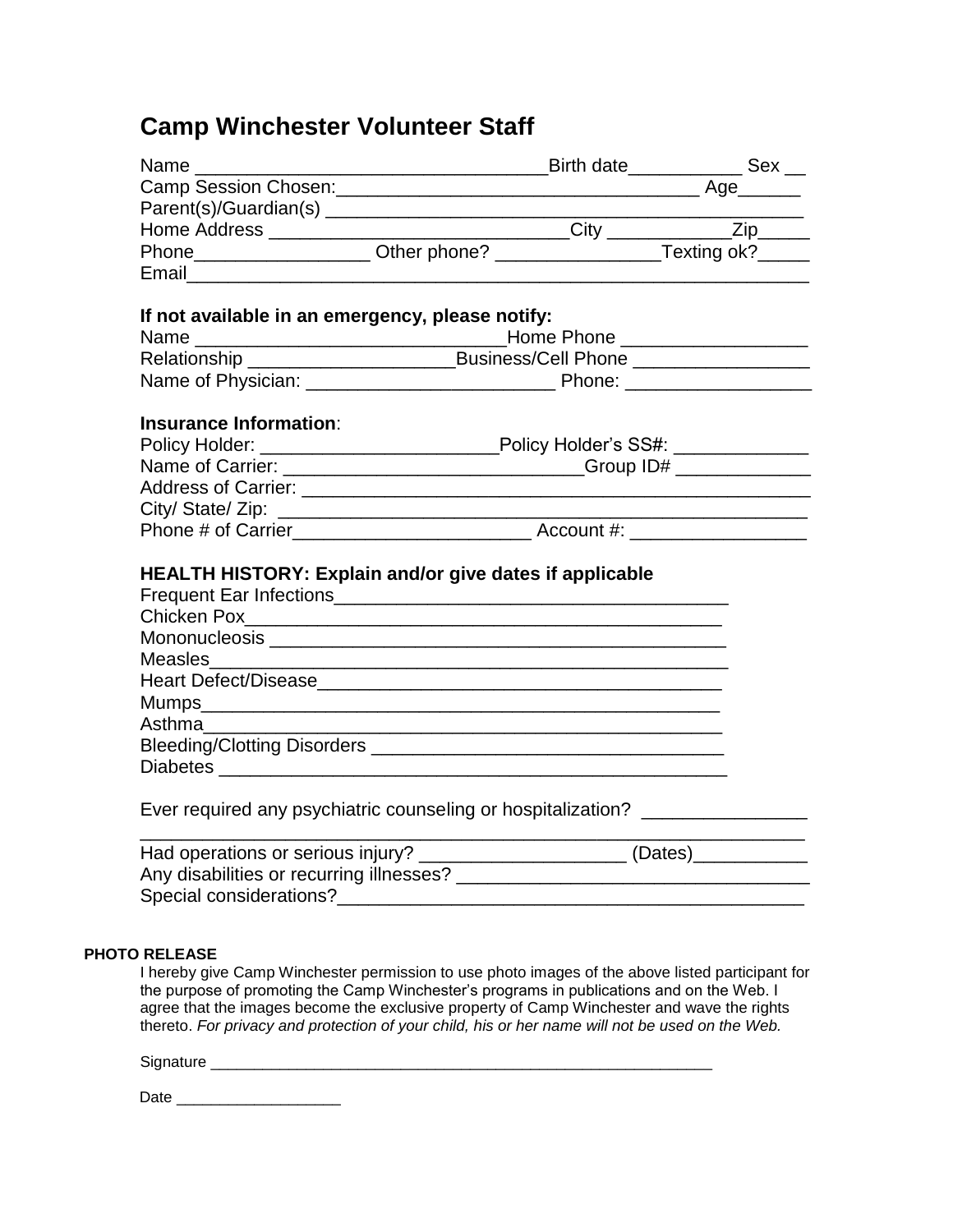#### **Important Information**

Camp Winchester is committed to conducting its programs and activities in a safe manner and holds the safety of participants in high regard. Camp Winchester continually strives to reduce risks and insists all participants follow safety rules and instructions that are designed to protect the participants' safety. However, participants and parents/guardians of minors participating in the programs must recognize that there is an inherent risk of injury when choosing to participate in recreational activities and programs. You are solely responsible for determining if your child/ward is physically fit and/or sufficiently skilled for the activities contemplated by this agreement. It is always advisable, especially if the participant is disabled in any way or recently suffered illness, injury or impairment, to consult a physician before undertaking any physical activity.

## **Warning of Risk**

Recreational activities/programs are intended to challenge and engage the physical and mental resources of each participant. Despite careful and proper preparation, instruction, medical advice, conditioning, and equipment, there is still a risk of serious injury when participating in any recreational activity/program. Depending on the particular activity, participants must understand that certain risks, dangers, and injuries due to inclement weather, slipping, falling, poor skill level or conditioning, carelessness, horseplay, unsportsmanlike conduct, premises defects, inadequate or defective equipment, inadequate supervision, instruction, and other circumstances inherent to outdoor and indoor recreational activities/programs exist. It is impossible for Camp Winchester to guarantee absolute safety.

#### **Waiver and Release of All Claims and Assumption of Risk**

Please read this form carefully. By signing below you will expressly assume the risk and legal liability and waive and release all claims for injuries, damages or loss which your child/ward might sustain as a result of participating in any and all activities connected with and associated with said programs/activities (including transportation services/vehicle operation, when and if provided.)

I recognize and acknowledge that there are certain risks of physical injury to participants in this program/activity, and I voluntarily agree to assume the full risk of any and all injuries, damages or loss, regardless of severity, that my child/ward may sustain as a result of said participation. I do hereby fully release and forever discharge Camp Winchester including their respective board, officers, employees, and volunteers from any and all claims for injuries, damages, or loss that my child/ward or I may have or which may accrue to me or my child/ward and arising out of, connected with, or in any way associated with these programs/activities.

Participant's Name (Please Print) \_\_\_\_\_\_\_\_\_\_\_\_\_\_\_\_\_\_\_\_\_\_\_\_\_\_\_\_\_\_\_\_\_\_\_\_\_\_\_\_\_\_\_\_\_\_\_\_\_\_\_\_\_\_\_ Parent or Guardian signature **Latitude and September 2018** Date  $\Box$ 

In addition, should your child need medical attention that the camp nurse cannot provide, he/she will be transported to a nearby medical facility. All campers will ride in Camp Winchester vehicles or Camp Winchester's staff's vehicles, driven by Camp Winchester staff, or if necessary, be transported by an emergency vehicle.

Your signature below demonstrates that you are aware of this necessity and that you consent to such transportation as described above.

Participant's Name (Please Print) \_\_\_\_\_\_\_\_\_\_\_\_\_\_\_\_\_\_\_\_\_\_\_\_\_\_\_\_\_\_\_\_\_\_\_\_\_\_\_\_\_\_\_\_\_\_\_\_\_\_\_\_\_\_\_

Parent or Guardian signature \_\_\_\_\_\_ Date  $\Box$